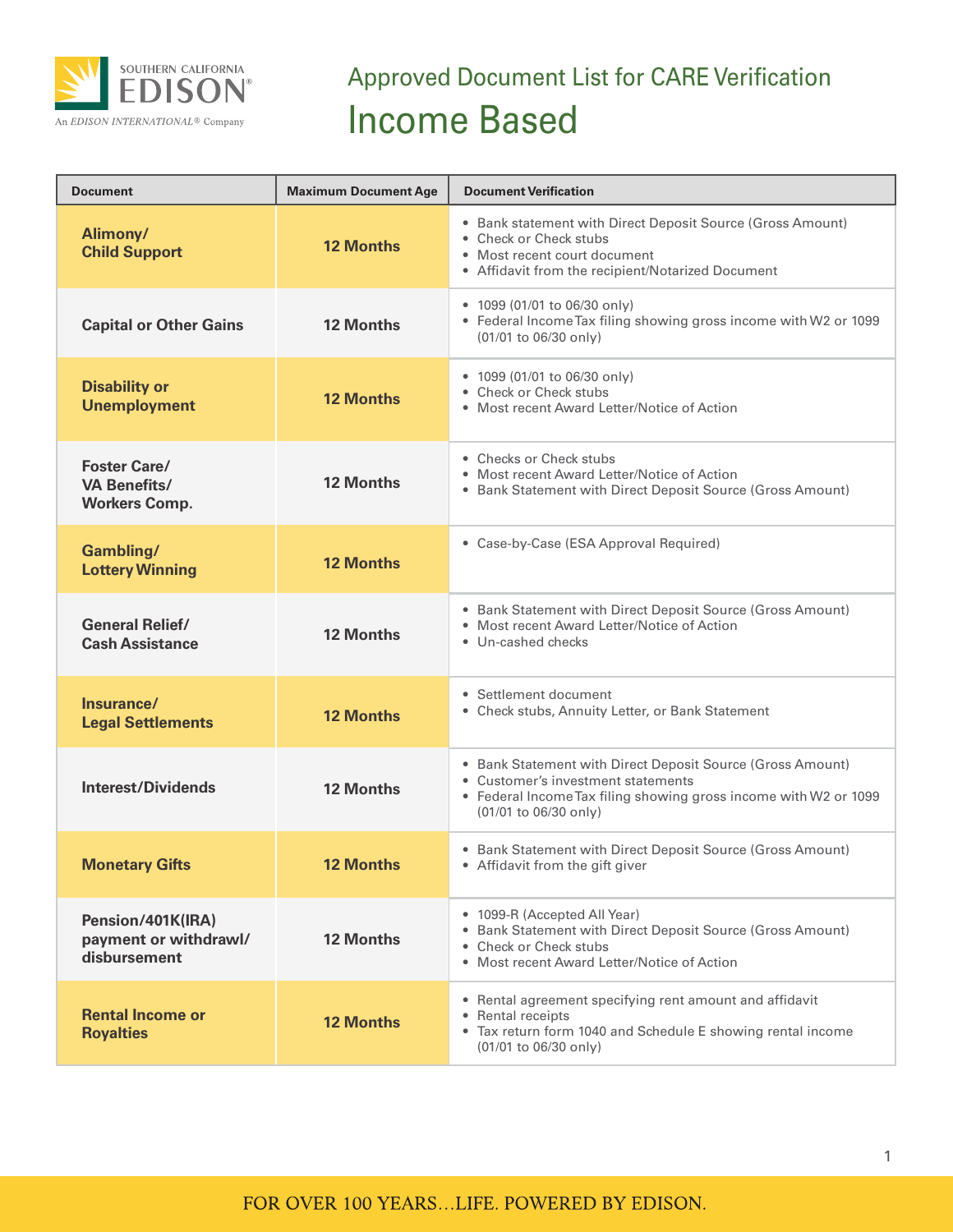

## Approved Document List for CARE Verification Income Based

| <b>Document</b>                                              | <b>Maximum Document Age</b> | <b>Document Verification</b>                                                                                                                                                                                                                                                                                                                                    |
|--------------------------------------------------------------|-----------------------------|-----------------------------------------------------------------------------------------------------------------------------------------------------------------------------------------------------------------------------------------------------------------------------------------------------------------------------------------------------------------|
| <b>School Grants/</b><br>Scholarships/<br><b>Student Aid</b> | <b>12 Months</b>            | • Cancelled checks<br>• Most recent Award Letter/Notice of Action                                                                                                                                                                                                                                                                                               |
| <b>Self Employment</b><br><b>Earnings</b>                    | <b>12 Months</b>            | • Affidavit from an applicant or accountant<br>• Federal Income Tax filing showing gross income with W2 or 1099<br>(01/01 to 06/30 only)                                                                                                                                                                                                                        |
| <b>SSA - Social Security</b>                                 | <b>12 Months</b>            | • Federal Income Tax filing showing gross income with W2 or 1099<br>(01/01 to 06/30 only)<br>• Most recent Award Letter/Notice of Action<br>• Screen print form issuing agency showing current participation<br>• The Agency Case Worker may fax information to Program Rep<br>• Un-cashed checks<br>• Bank Statement with Direct Deposit Source (Gross Amount) |
| <b>Union Strike Benefits</b>                                 | <b>12 Months</b>            | • Benefits payment stubs                                                                                                                                                                                                                                                                                                                                        |
| <b>Wages/Salaries/</b><br><b>Commissions</b>                 | <b>60 Days</b>              | • Payroll check stubs or Notice of Deposit<br>• Affidavit from the employer<br>• Federal Income Tax filing showing gross income with W2 or 1099<br>(01/01 to 06/30 only)                                                                                                                                                                                        |